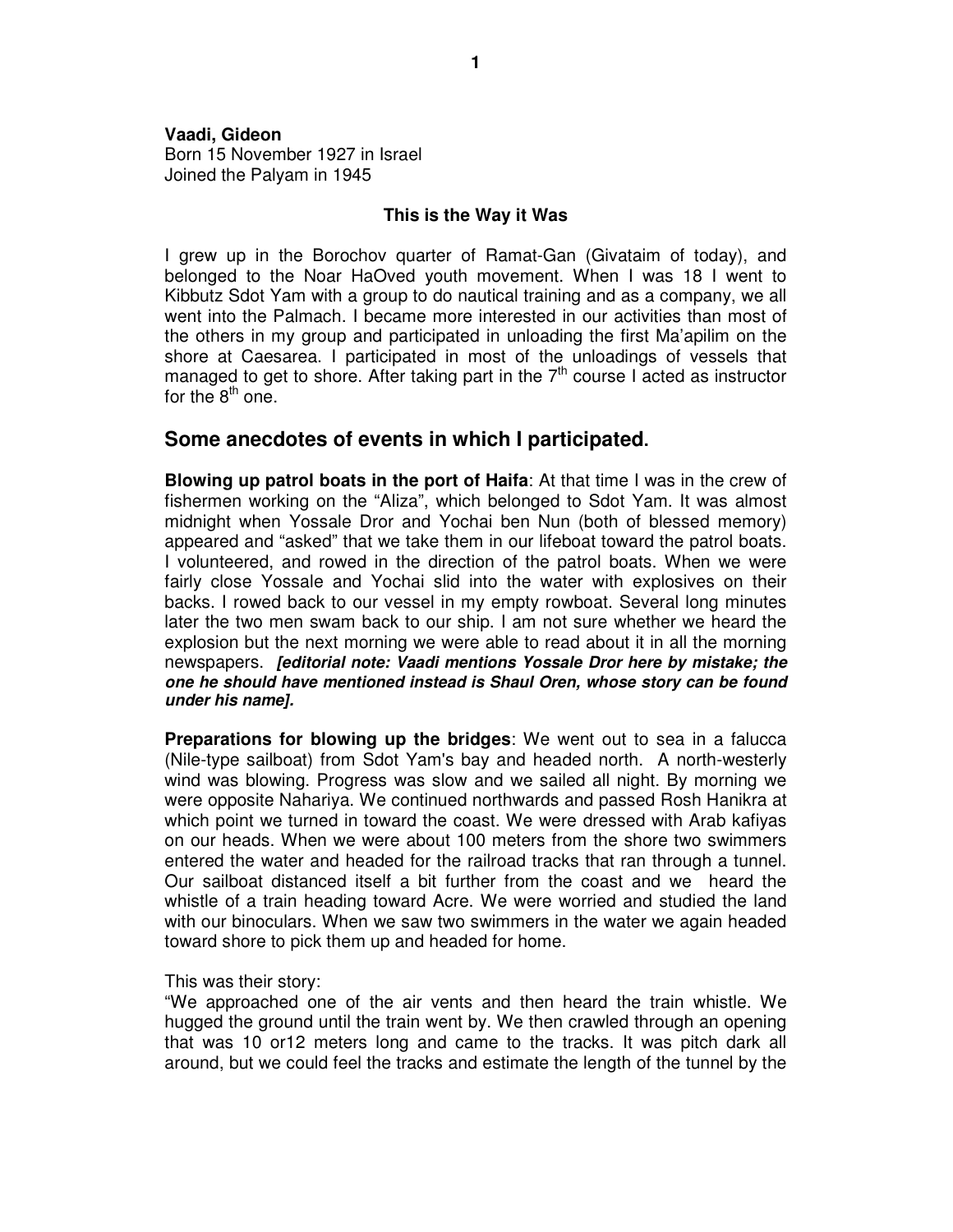light coming from each end. We then headed back out and started swimming and waving to the boat until we saw you heading in towards us".

The tension was over and we headed back to our base. At about 22:00 the wind died down and we, with our "Sima" sail, were unable to make any headway. We remained, more or less, where we were and when morning dawned we were opposite the Carmel. Only at 10 am did a summer breeze come up and by early evening we were back at Sdot Yam. Of course, all those on shore who had waited since we left, were in a constant state of worry because we had had no radio contact.

**Unloading the Ma'apilim of the "Shabtai Luzinski**": Preparations began in the afternoon. It took a long time to get to the Nitzanim shore because we had to tale a roundabout road to avoid British checkpoints. There was absolute silence and radio contact with the ship was also forbidden. I was close to the receiver when I heard the voice of David Maimon , who commanded the ship: "We are approaching from the south".

It was a bit past midnight and a strong westerly was blowing. The waves were high and the sea was rough so it was decided to run the ship aground as close to shore as possible. As the seabed was shallow the ship did not get very close to shore but was stranded on a rock about 100 - 150 meters out. We saw that it was necessary to use a rope to link the ship to shore. Two swimmers and I went out in a small lifeboat to bring the rope to the ship.The waves were high and strong, and rowing was very difficult. I weakened before the others and received permission to leave them and swim back to shore.

I was completely exhausted by the time I got to shore. More accurately, - the waves threw me onto the shore, and I lay there, blue with cold and shivering. After some girls gave me a brisk rubdown, I went back to work. The end of the story was that the British came along and caught us, and we were all taken to Haifa. (I have a photo showing the British trying to identify the Israelis who had come from nearby settlements to help the Ma'apilim.) The following morning we were all deported to Cyprus.

**Olim from Egypt during the "Kadesh Operation**": The task given to fishing boats during wartime was to patrol the coasts. They were armed and given a defined section of coast to patrol. At noon one day we were suddenly ordered, without explanation, to return to port. We tied up at the pier, our weapons were removed, and a large amount of food supplies and blankets were taken aboard. We were then instructed to sail to the south. When morning dawned we reached a point opposite Jaffa. We were joined by two naval vessels and ordered to follow them. They left us when we were opposite Gaza and we continued alone to El Arish. The name of our vessel was changed to an Italian one and we hoisted an Italian flag.

We then continued to Port Said and were utterly surprised by the sight we saw. There were tens of warships of the French and English navies anchored in the harbor. There was even a British aircraft carrier. We were stopped but after a short exchange, it seemed that we were a part of the French contingent. We